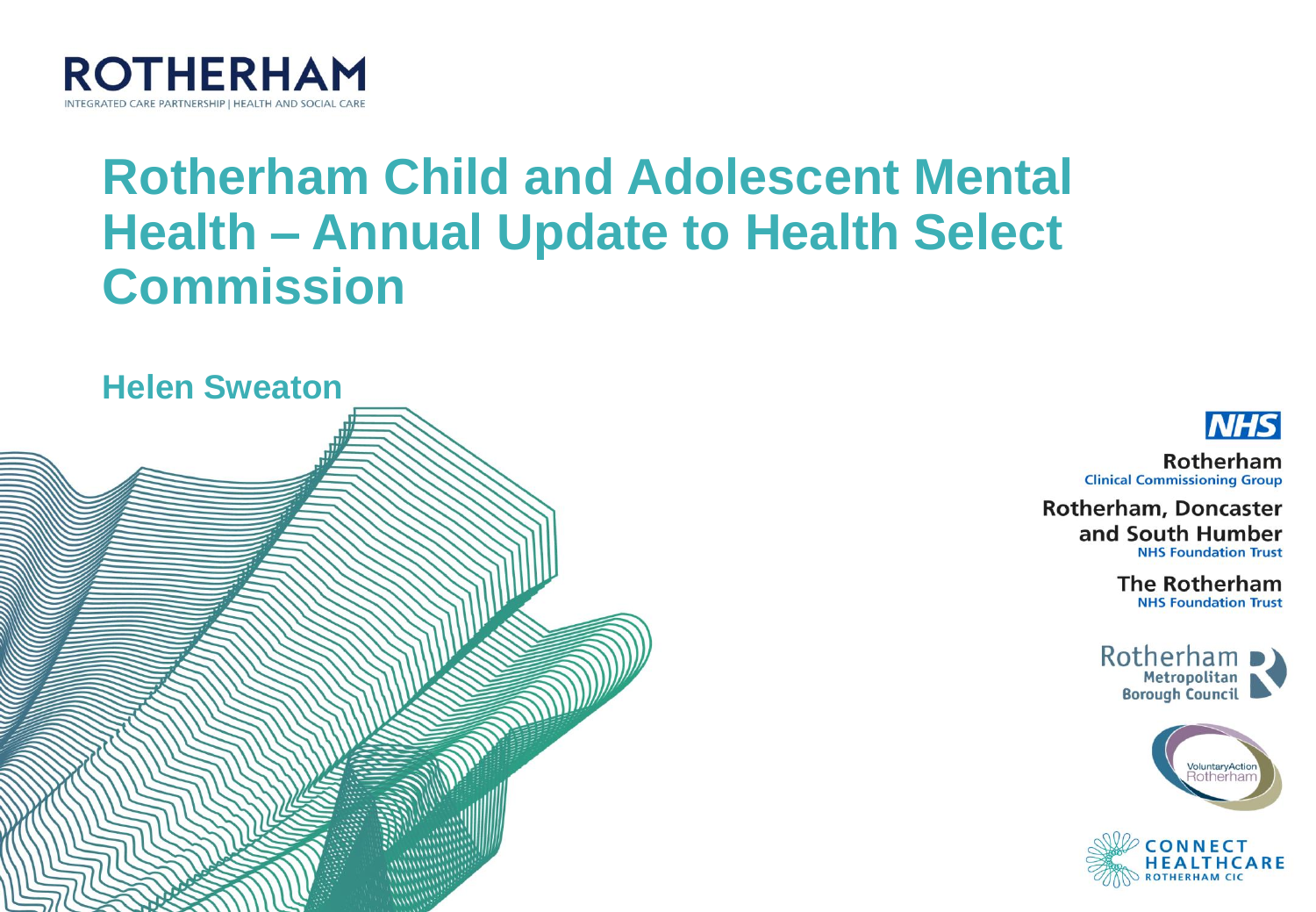#### **Summary**

Health Select Commission are asked to note the progress made to implement strategies to support children and young people to have good mental health and emotional wellbeing.

- Local Area SEND inspection in association with children and young people's mental health,
- The impact of the Covid-19 pandemic on children and young people's mental health
- Progress in relation to implementing the re-designed neurodevelopmental pathway
- Phase 3 of the SEND sufficiency strategy

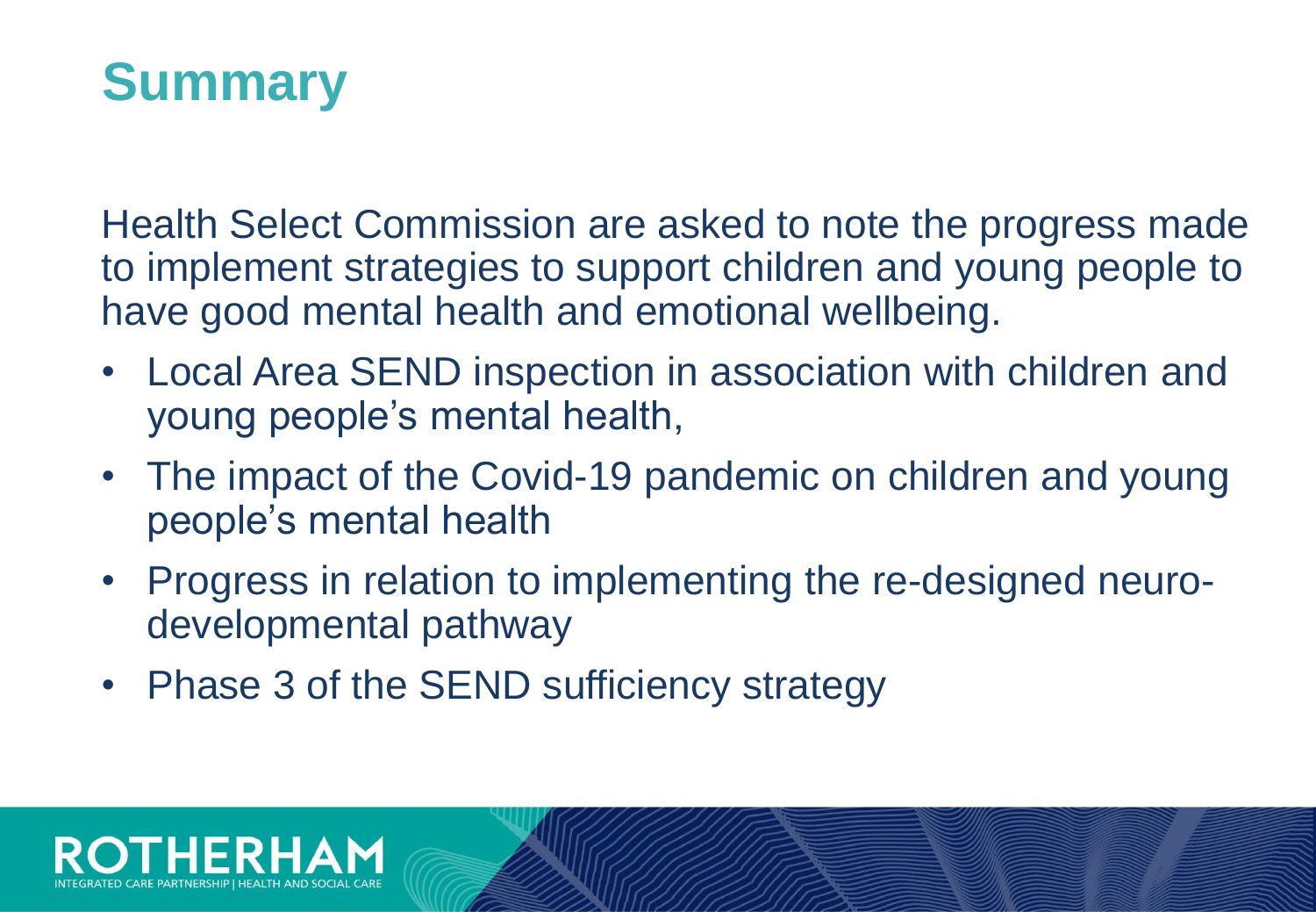# Joint Area SEND Inspection

Between the 5th and 9th July 2021 Ofsted and CQC visited Rotherham to judge the effectiveness of the local area in implementing the SEND reforms.

Inspectors spoke with children and young people with SEND, parents and carers, and officers. They went on visits, looked at a range of information including the local area's self-evaluation and performance data and considered 481 responses from parents and carers.

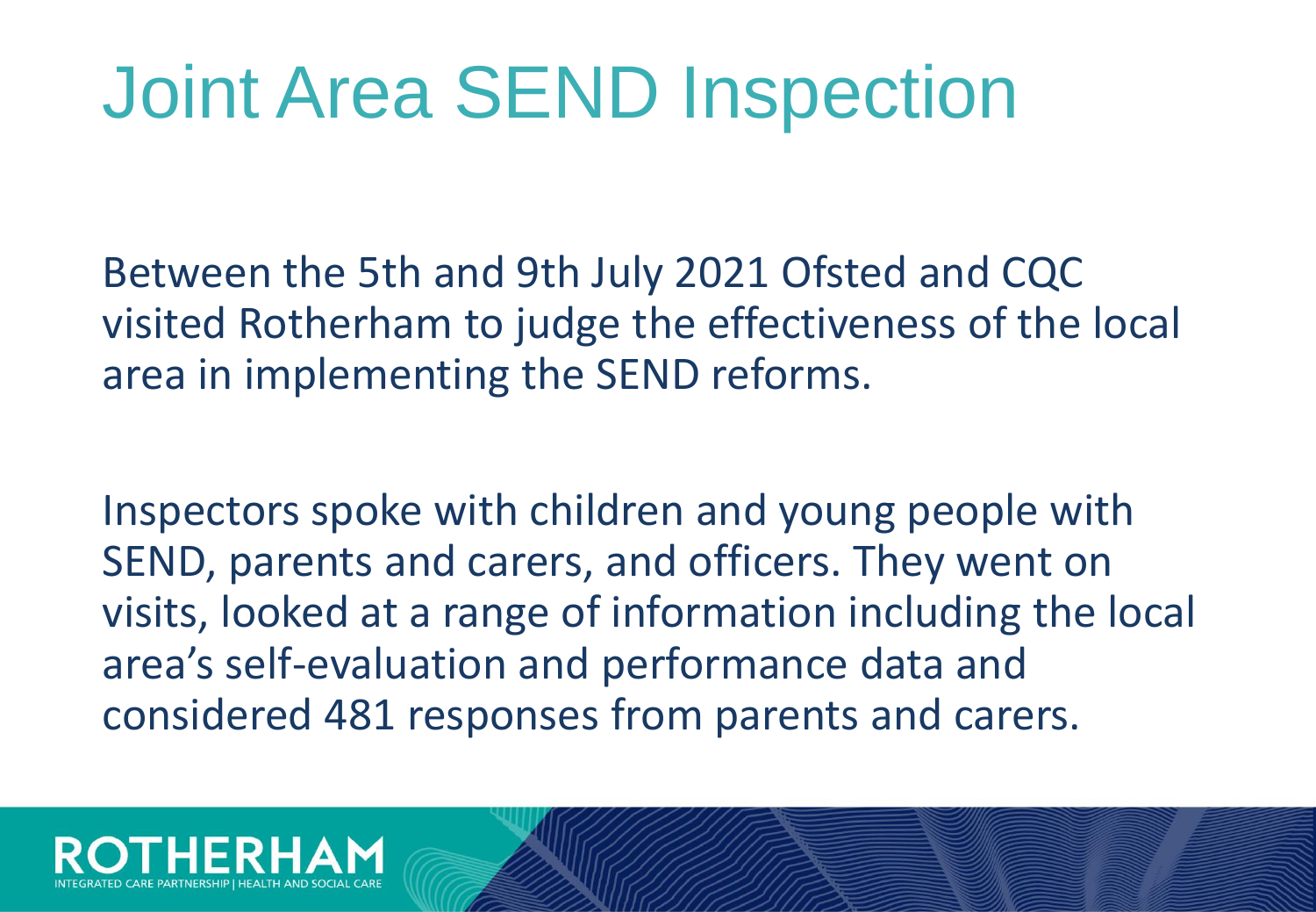#### **Key points to note**

- Early years provision
- The co-location of health services, e.g. child development centre
- Effective working partnerships in schools with early help mental health practitioners support early identification.
- Joint Commissioning e.g. With Me in Mind

#### **What is working well? What are we worried about?**

Children and young people are waiting too long for diagnosis via the multi-disciplinary diagnostic pathway for autism spectrum disorders.

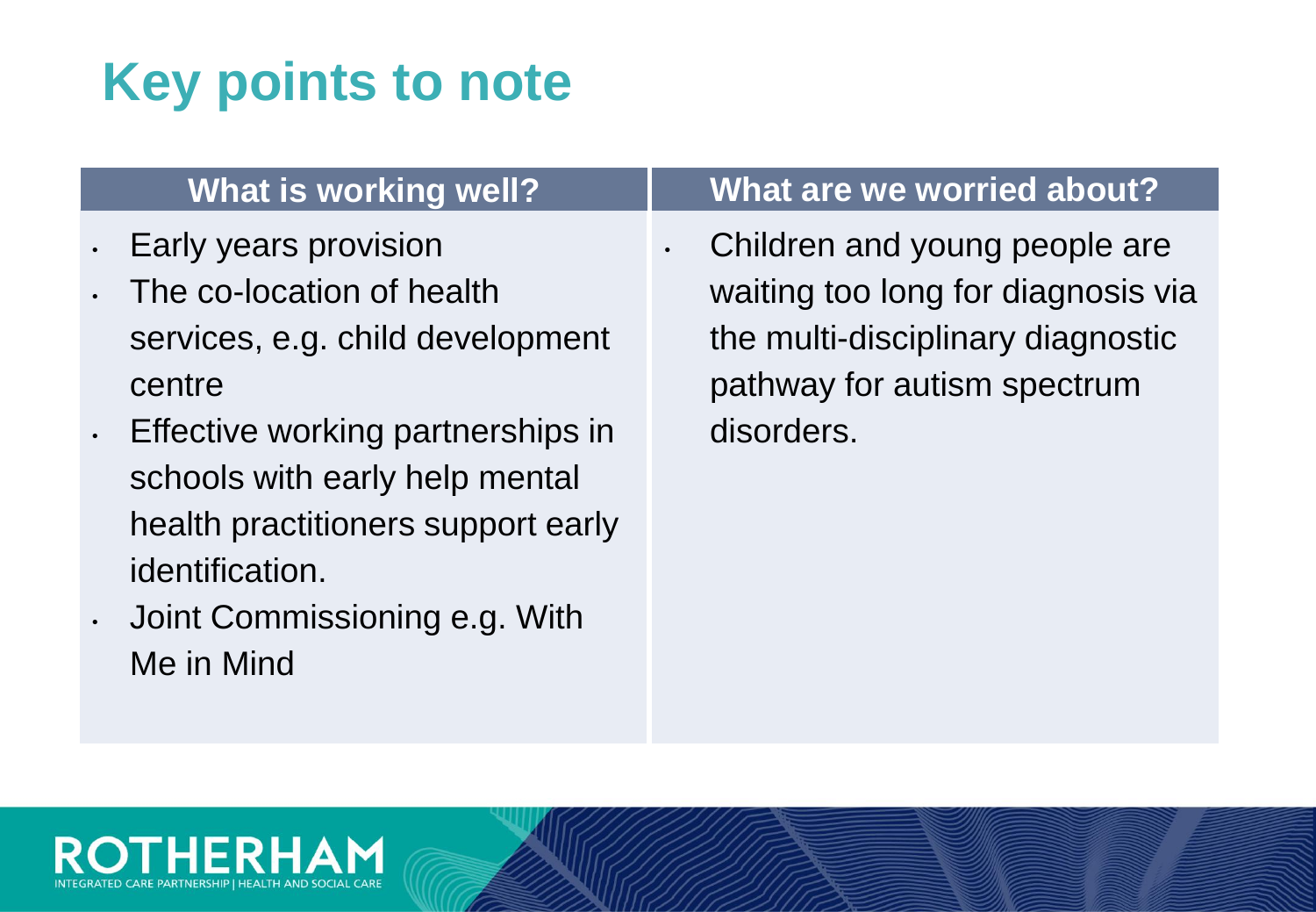#### School Consultation

#### Pandemic & Impact on Mental Health

Participation Pandemic Surveys





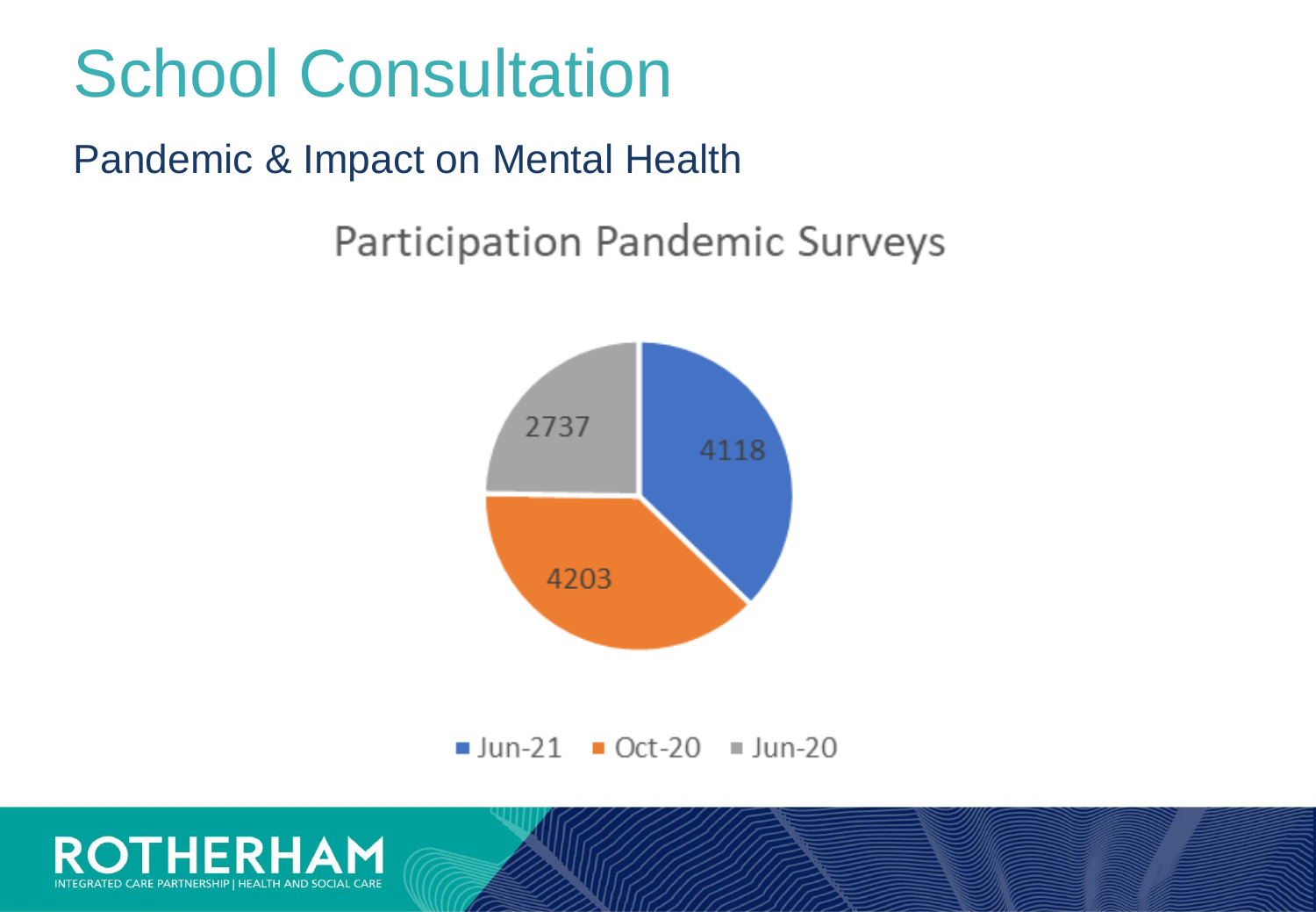# What is working well



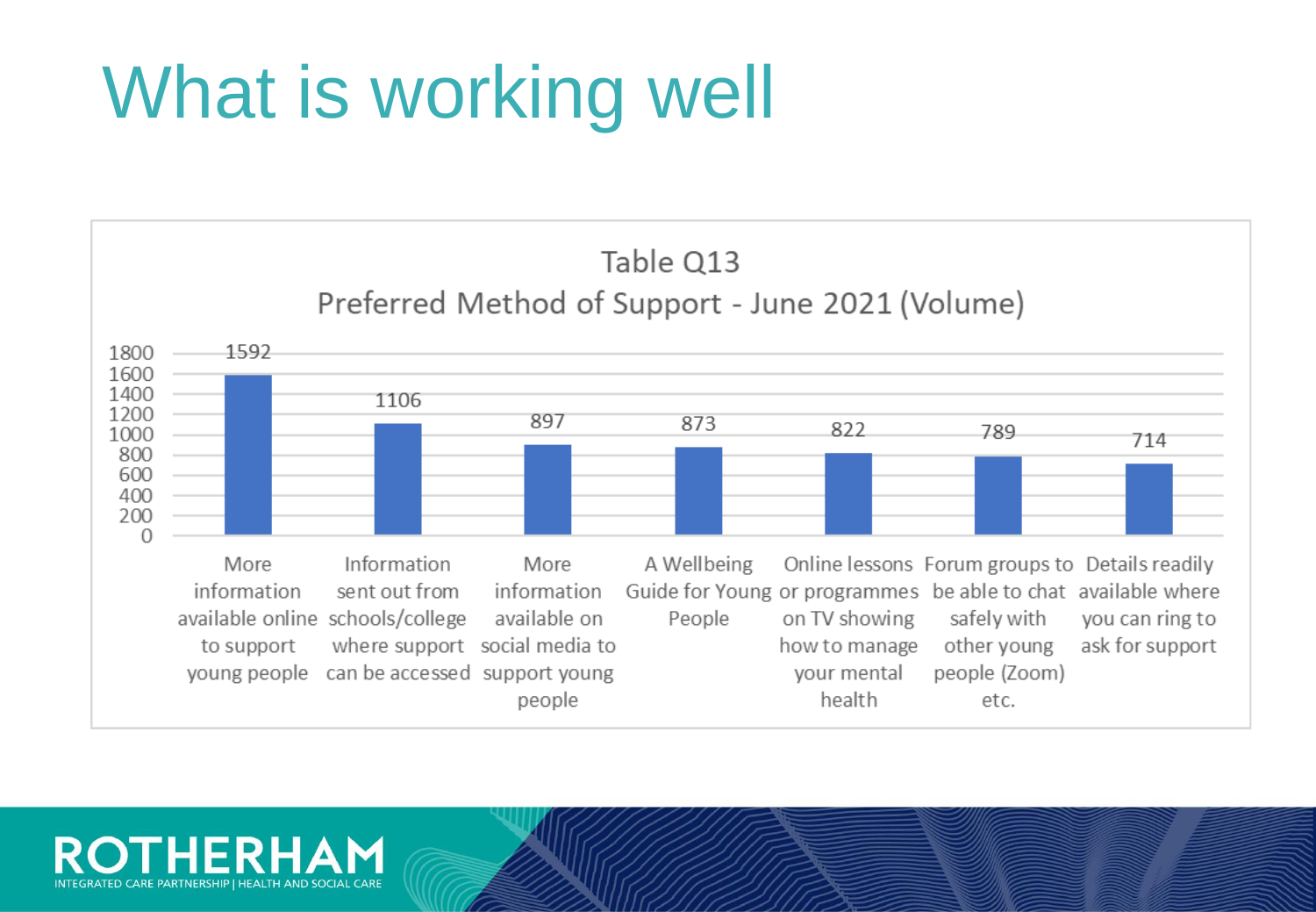#### What are we worried about?

Table Q8.B Feelings Over 12 Months (%)



R INTEGRATED CARE PARTNERSHIP I HEALTH AND SOCIAL CARE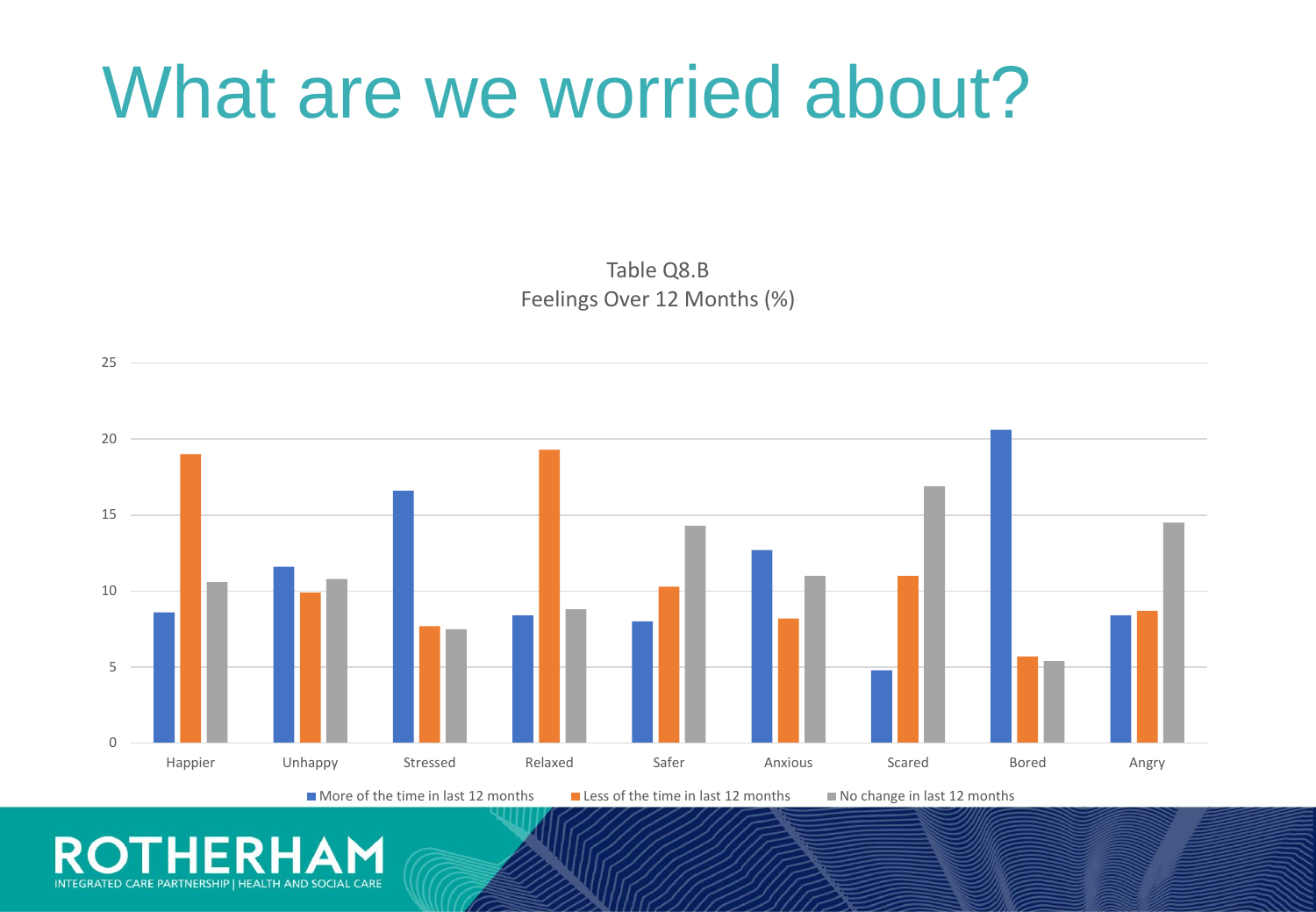## Next steps

- Share & highlight results to relevant partners and track specific actions
- Capture feedback from schools, how will they use the results requesting they provide us with actions/outcomes
- Capture feedback from partners, how will they use the results
- Develop a 'You Said, We Did' document to highlight to students that their voice was listened to and acted upon and outcomes are being achieved
- Including case studies.
- Incorporate key questions from the pandemic survey into Lifestyle Survey for 2022
- The Covid-19 Mental Health Group and Social, Emotional and Mental Health Strategy Delivery Group will retain oversight of these areas of work
- Updates around outcomes will be communicated with Health & Wellbeing Board

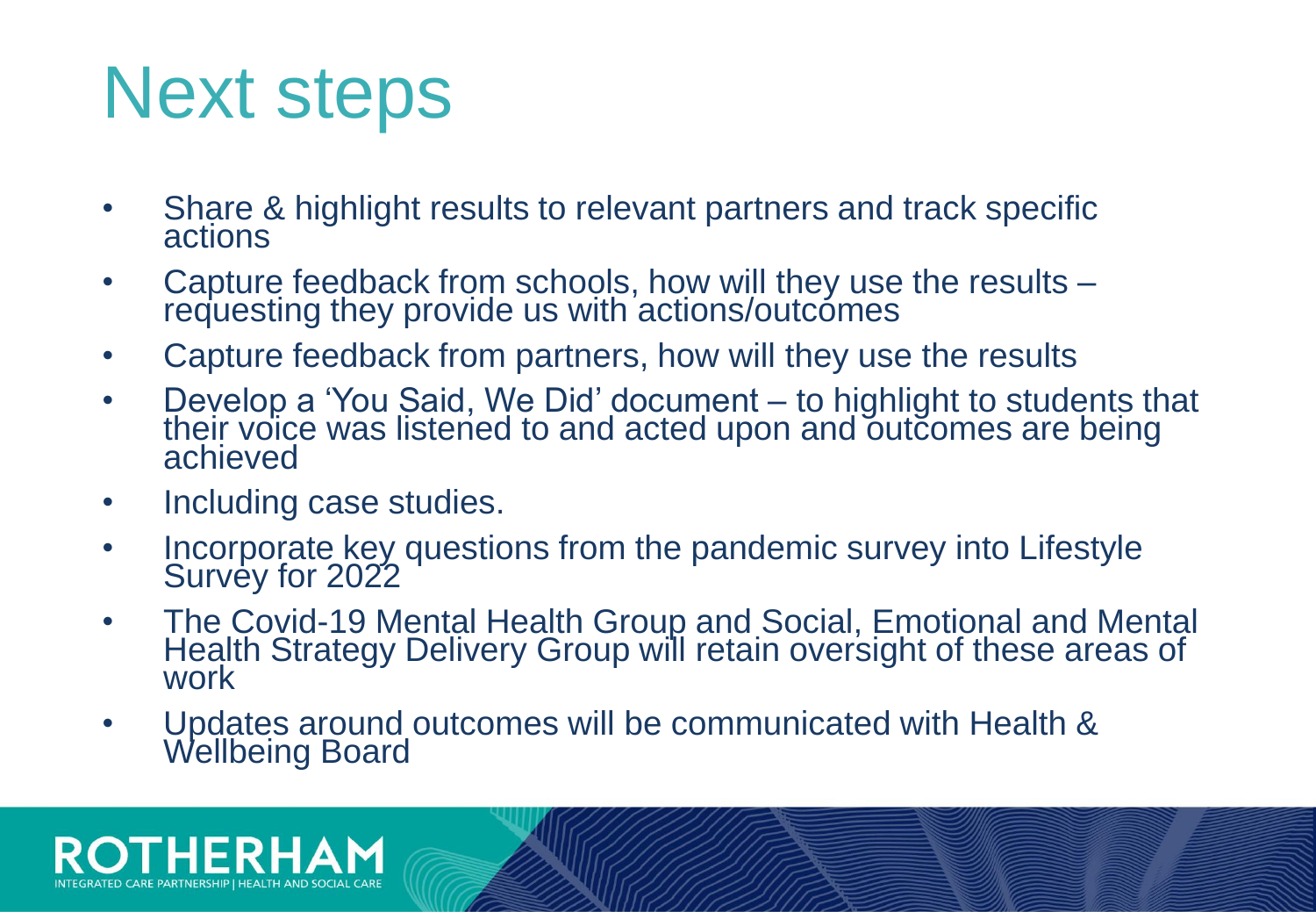

KOOTH is a digital mental health support service jointly commissioned by Rotherham MBC and Rotherham CCG.

Kooth.com is an innovative online counselling and support service which is now available to all young people and young adults across Rotherham aged 11-25.

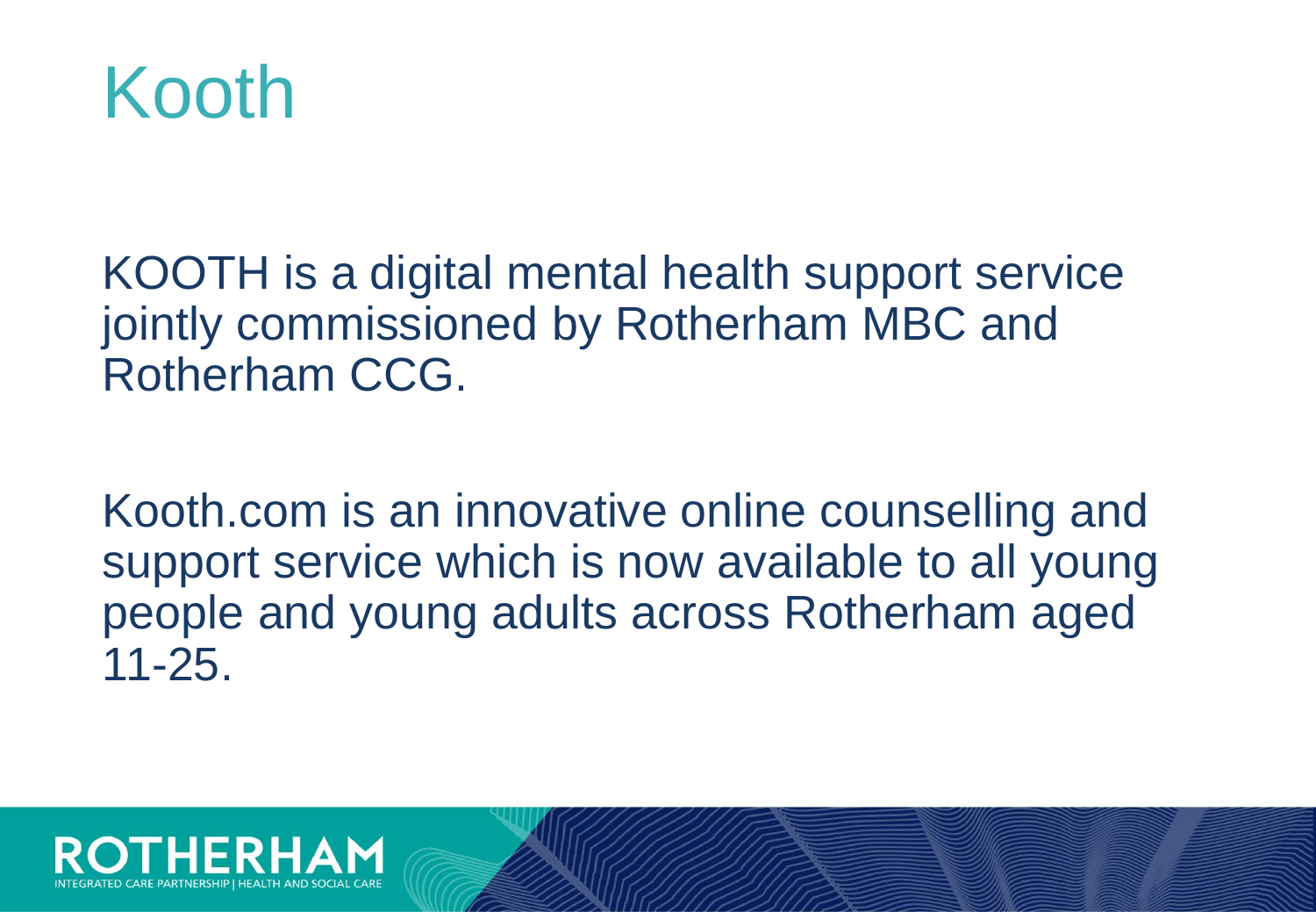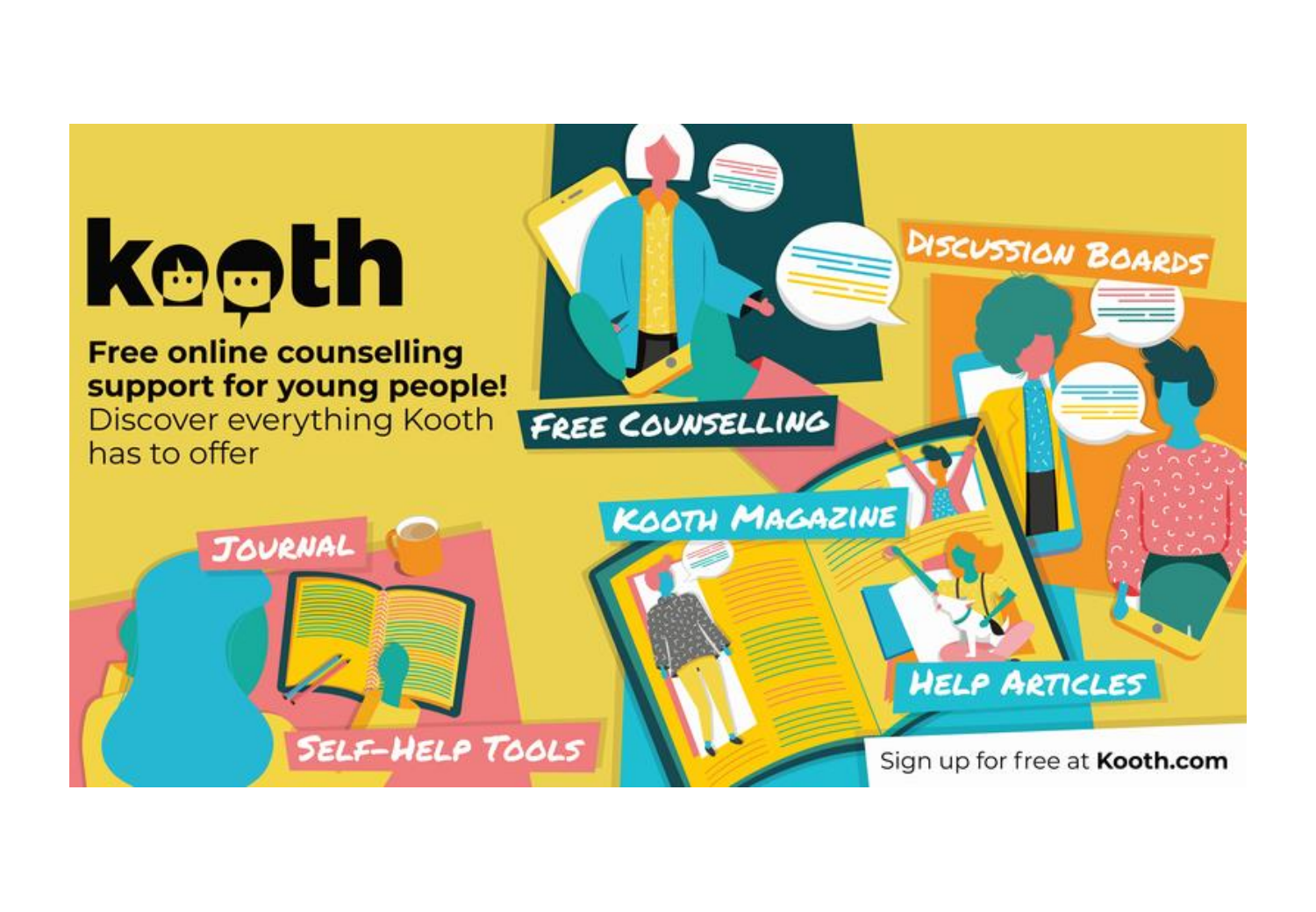# Phase 3 SEND Sufficiency

The pupils and staff from Newman school are preparing to move to blocks C and D of the Dinnington Campus.

The building work on block A is underway and is on track. The building will be ready as planned at Easter time 2022.



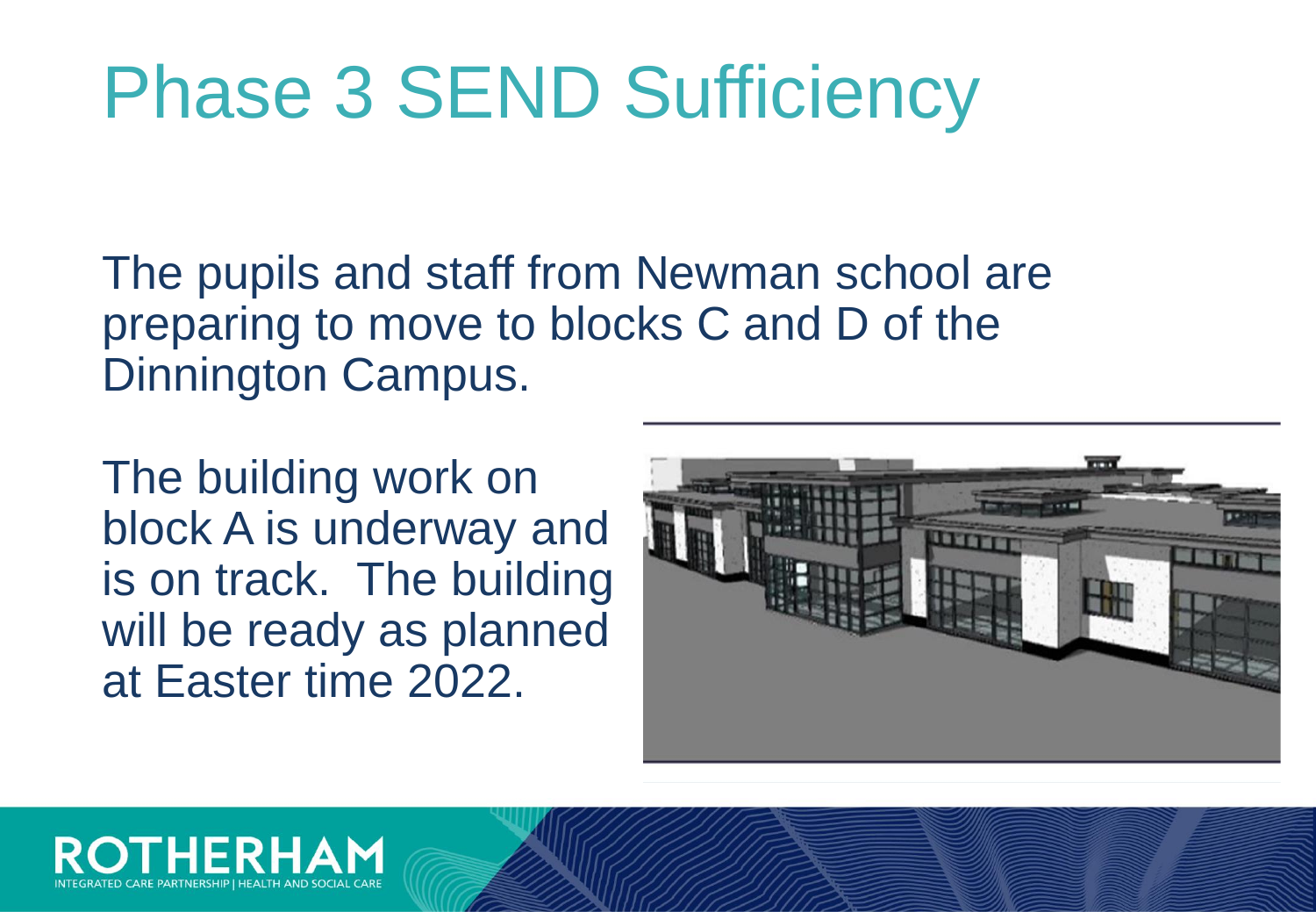# Getting Advice Pathway

The Child and Adolescent Mental Health Services (CAMHS) getting advice pathway provides Single Point of Access (SPA) Consultation and Advice.

GPs continue to make the most referrals into the SPA consultation and advice service however during April, May and June of this year, referrals from education services significantly increased.

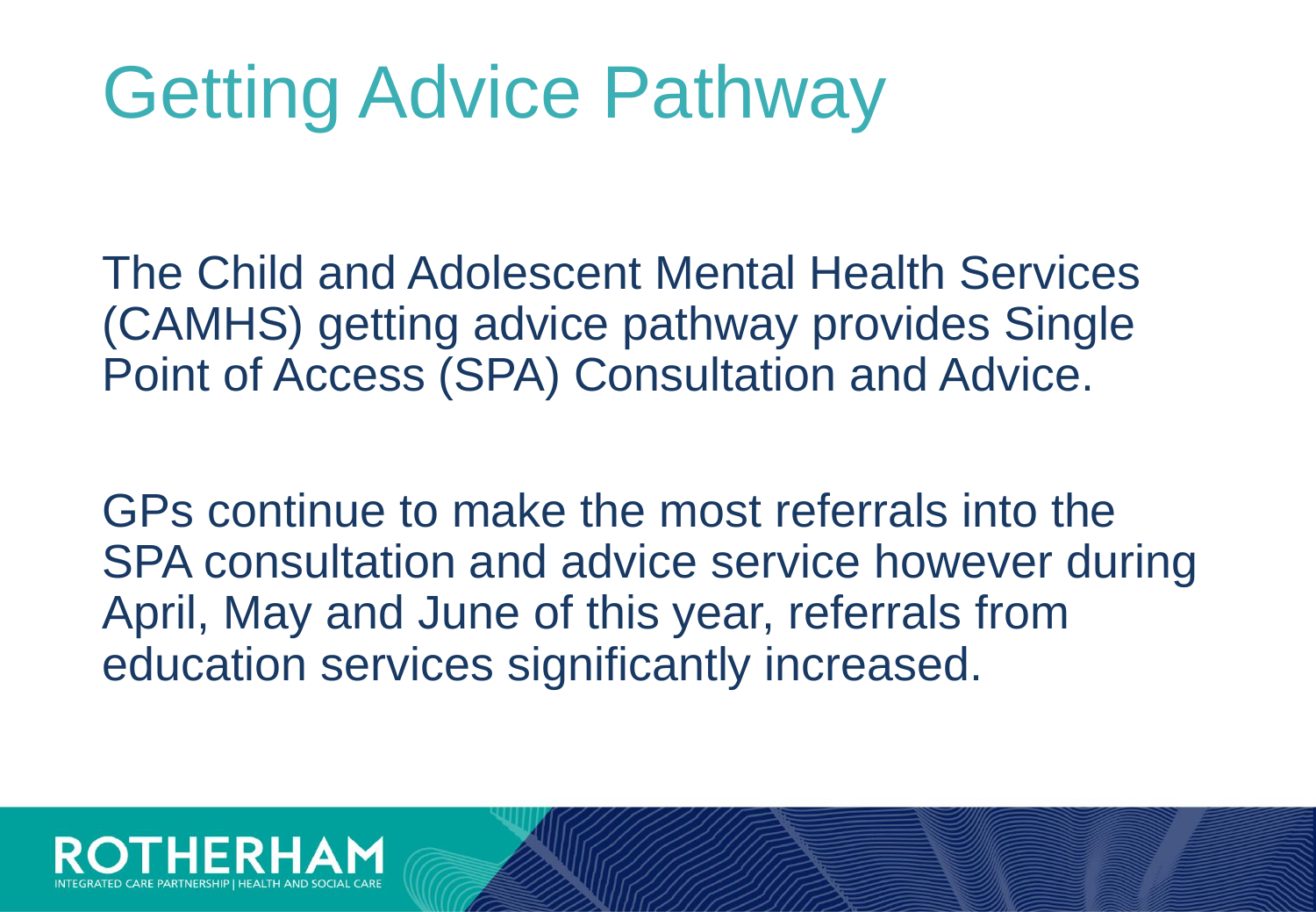



INTEGRATED CARE PARTNERSHIP | HEALTH AND SOCIAL CARE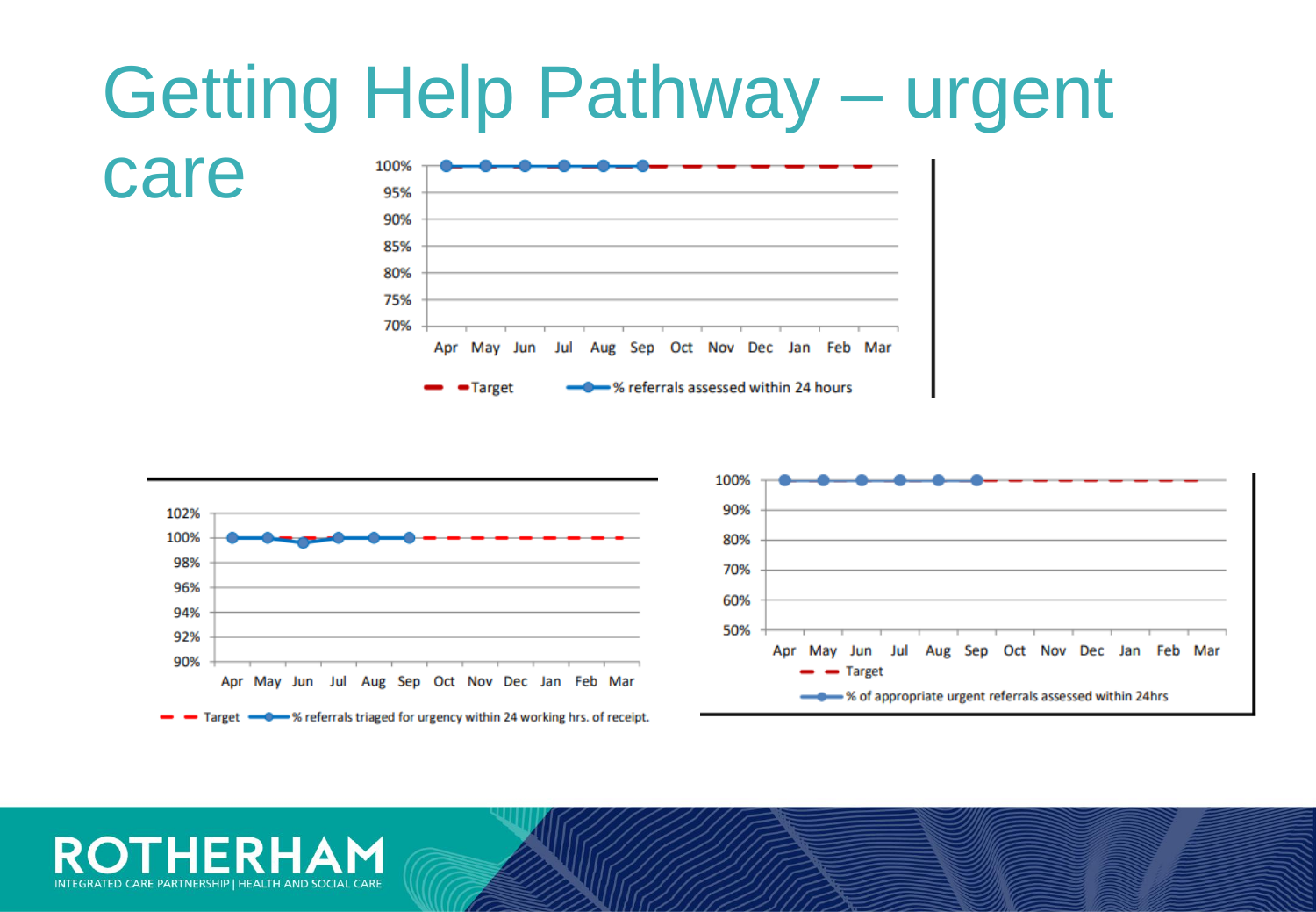## Getting Help Pathway – inappropriate referrals